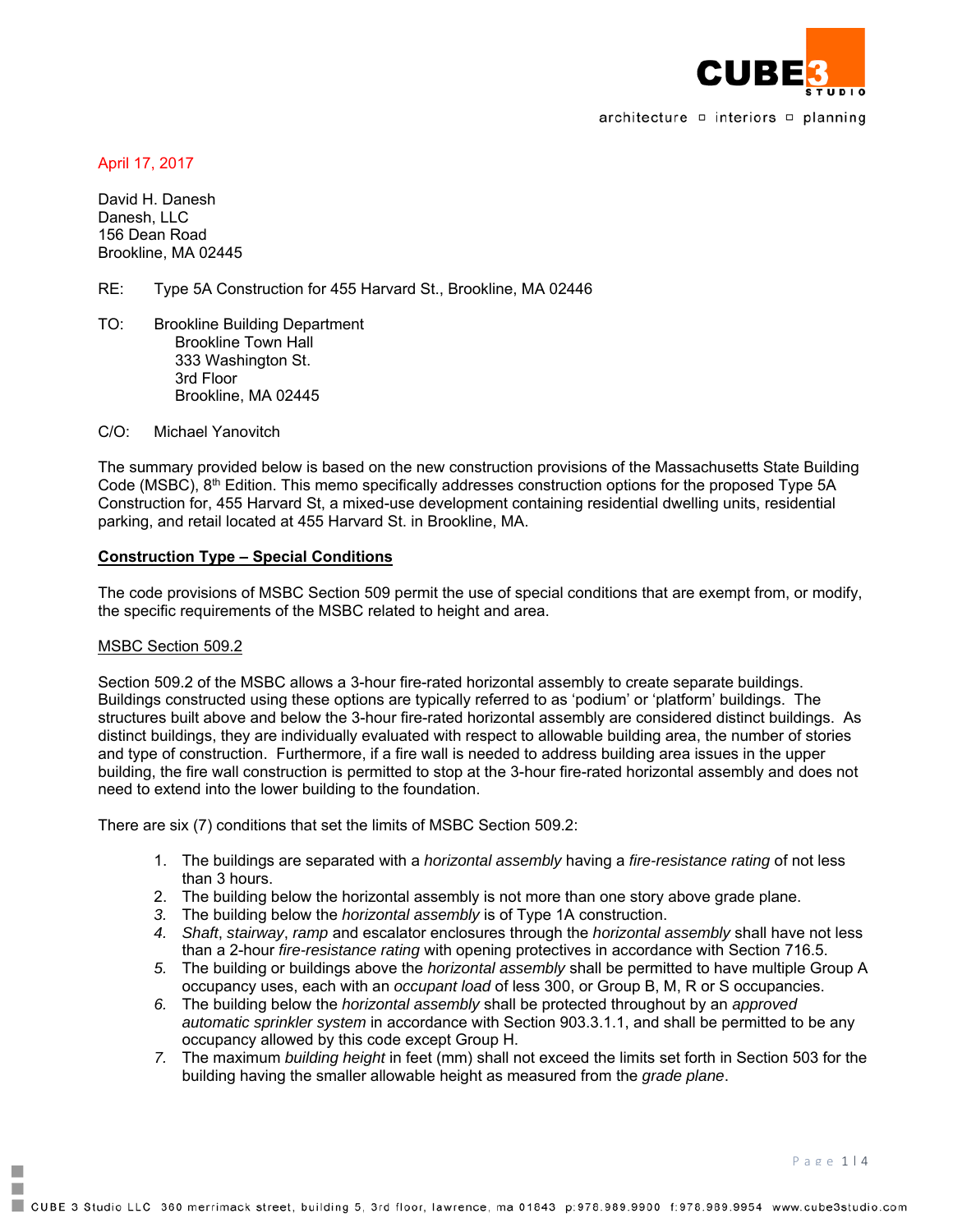

The following figure is provided in the 2009 IBC Code and Commentary. Figure 509.2 illustrates the special provisions of MSBC Section 509.2.



# **Building Height and Area Modifications – Type 5A Construction**

The following sections discuss the construction type of the residential structure above the 3-hour fire-rated horizontal assembly. In accordance with MSBC Section 509.2 the parking structure below the 3-hour fire-rated horizontal assembly is Type 1A construction.

Height – Type 5A Construction (All residential buildings). The building height in stories is measured from the 3 hour fire-rated horizontal separation and is based upon the allowances for the construction type above the horizontal assembly, in this case Type 5A. Type 5A construction permits a base allowable building height of three (3) stories and/or 50 feet. The project is protected throughout with an automatic sprinkler system installed in accordance with NFPA 13 and is permitted to increase the allowable building height to four (4) stores and/or 70 feet. Therefore, the total height (in stories) of the Type 5A building is limited to four (4) stories above the 3 hour fire-rated horizontal separation which is located at grade (MSBC Table 503).

The actual height of a 5A structure is limited to 70 feet. The building has a measured height of 46' 11" measured from the average grade plane to the average level of the roof.

Area – Type 5A Construction (All Residential Buildings)

F. п Type 5A construction for Group R-2 occupancy permits a base allowable area of 12,000 square feet when equipped throughout with a NFPA 13 sprinkler system. Projects that are two or more stories above grade plane and protected throughout with an automatic sprinkler system installed in accordance with NFPA 13 are permitted an allowable area of 36,000 square feet for Type 5A construction.

The total permitted area per building in accordance with MSBC 506 is 108,000 square feet base on Group R-2 occupancy. Based on the maximum permitted height of four (4) stories each residential floor is permitted a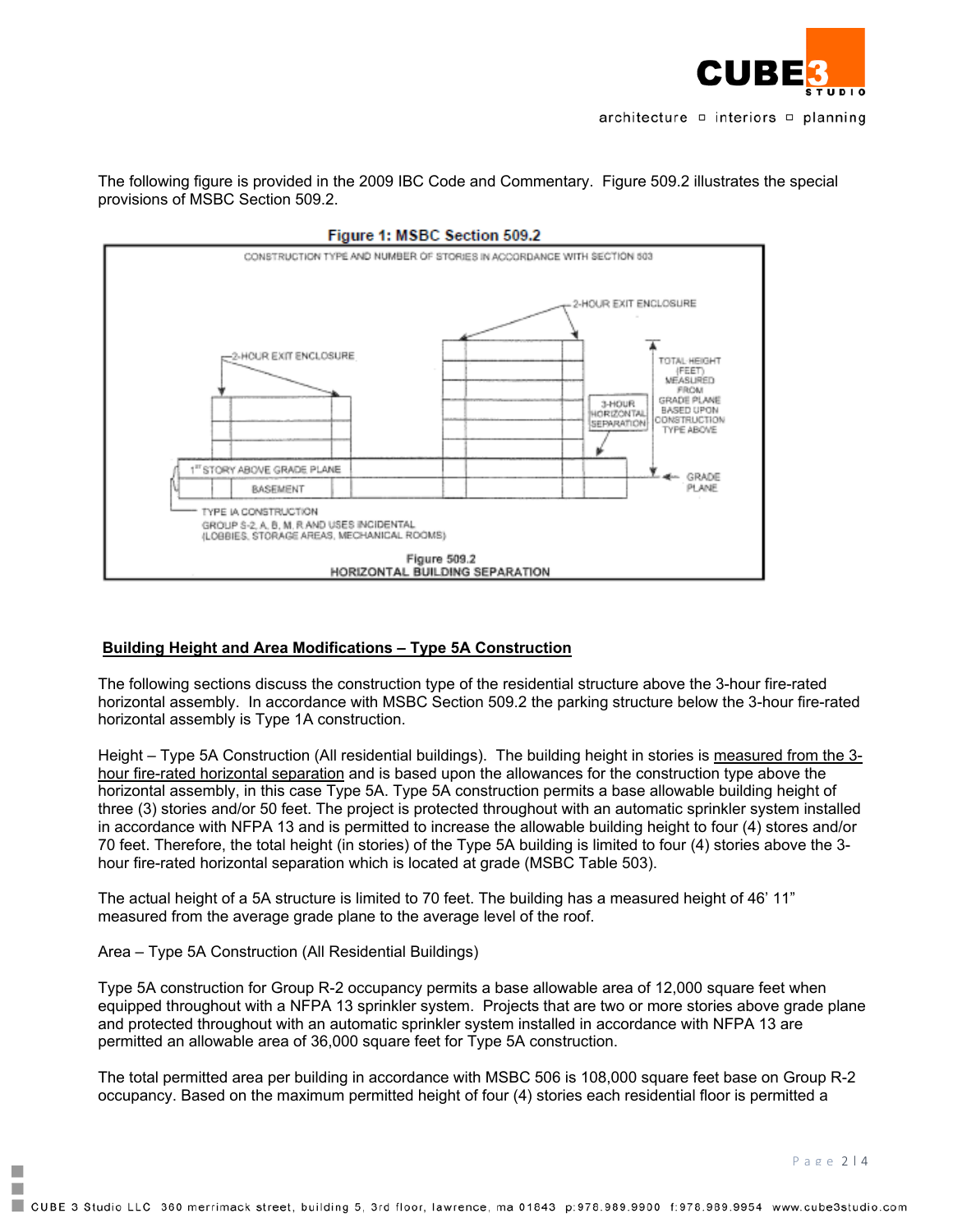

architecture  $\Box$  interiors  $\Box$  planning

maximum area of 27,000 square feet. The proposed footprint area of the building is approximately 7,250 square feet as measured at the ground level. Therefore, Type 5A construction is acceptable based on the area of the building.

## **Type 5A Construction**

## Exterior Bearing Walls

As per Table 601, exterior bearing walls are required to have a 1-hour fire rating.

## Floor and Roof Assemblies

As per Table 601, the floor and roof assemblies are required to have a 1-hour fire rating.

The 1-hour rated roof assembly has been designed to be installed on top of the 2-hour exterior wall. This approach allows for the wood roof trusses and parapets to be constructed of combustible wood as it is not part of the exterior wall assembly.

## **Exterior Finish Materials**

The proposed project also utilizes non-combustible exterior finish materials attached to the rated assembly that include; brick, and fiber cement siding.

## Fire Resistance Ratings

F. П The fire resistance ratings required for Type 5A construction is summarized in the table below.

|                                          | <b>Type IIIA</b>                                         |
|------------------------------------------|----------------------------------------------------------|
| <b>Building Element (MSBC Table 601)</b> | <b>Fire Resistance Rating</b><br><b>Required (Hours)</b> |
| <b>Primary Structural Frame</b>          |                                                          |
| <b>Exterior Bearing Walls</b>            |                                                          |
| <b>Interior Bearing Walls</b>            |                                                          |
| <b>Exterior Non-bearing Walls</b>        |                                                          |
| Interior Non-bearing Walls               | $\Omega$                                                 |
| Floor construction and secondary members |                                                          |
| Roof construction and secondary members  |                                                          |